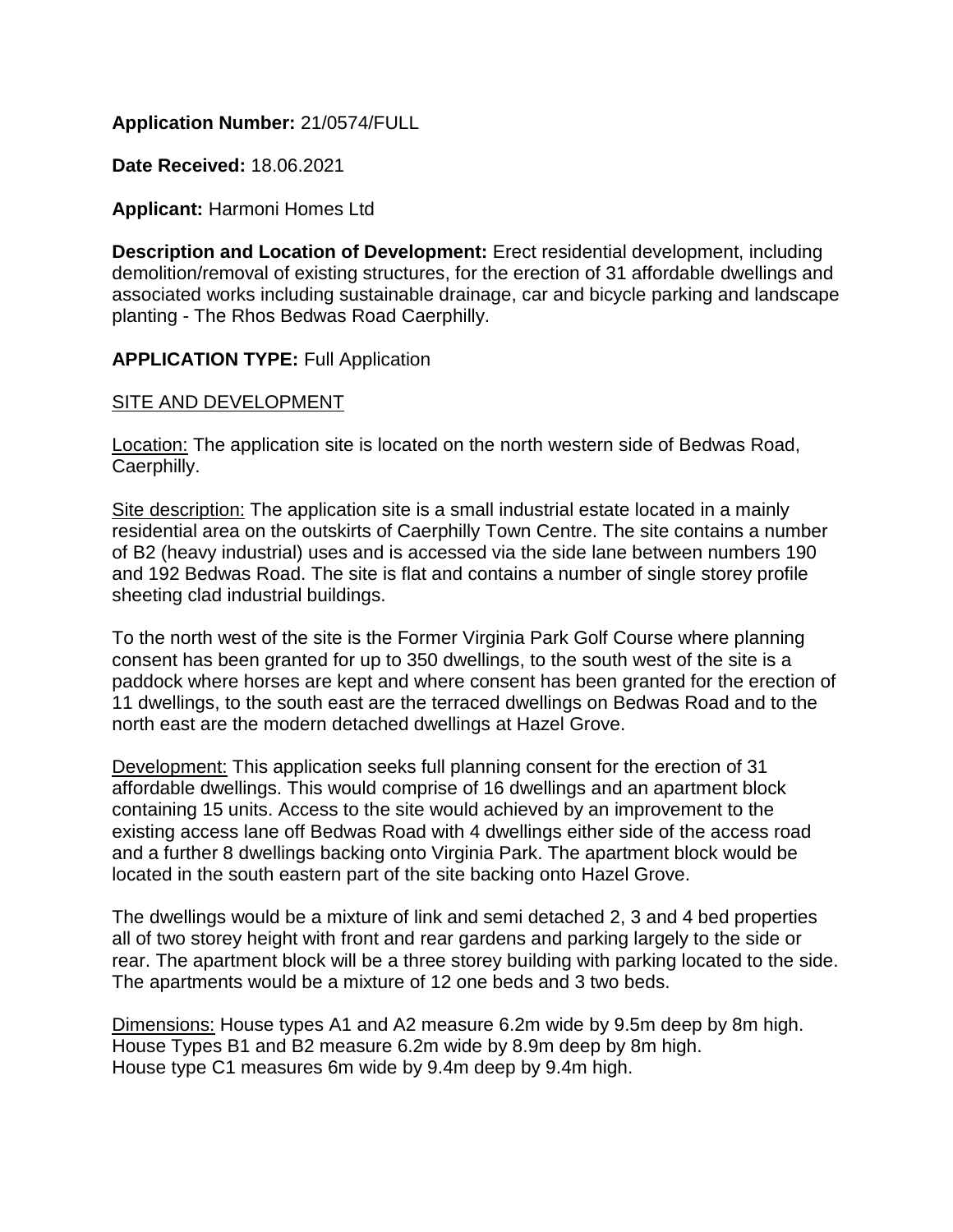The apartment block is I-shaped and will have overall dimensions of 33m wide by 15.4m deep by 11.5m high.

Materials: The buildings will be finished in face brickwork with a tiled roof.

Ancillary development, e.g. parking: In order to improve visibility at the junction of the access lane and Bedwas Road, build outs are proposed in the highway with the junction line moved further out into the existing carriageway.

PLANNING HISTORY 2010 TO PRESENT None.

# **POLICY**

Local Development Plan: Caerphilly County Borough Local Development Plan up to 2021 - Adopted November 2010.

Policies Within settlement limits.

Local Development Plan: SP3 (Development in the Southern Connections Corridor), SP5 (Settlement Boundaries), SP6 (Place Making), SP7 (Planning Obligations), SP14 (Total Housing Requirements), SP15 (Affordable Housing Target), CW2 (Amenity), CW3 (Design Considerations: Highways), CW11 (Affordable Housing Planning Obligation), CW15 (General Locational Constraints) and HG1.62 Allocated Housing Sites).

Supplementary Planning Guidance LDP 5 Car Parking Standards sets out parking requirements for all developments.

Supplementary Planning Guidance LDP 6 Building Better Places to Live gives advice on all levels of development.

National Policy: Paragraph 3.9 - The special characteristics of an area should be central to the design of a development. The layout, form, scale and visual appearance of a proposed development and its relationship to its surroundings are important planning considerations. A clear rationale behind the design decisions made, based on site and context analysis, a strong vision, performance requirements and design principles, should be sought throughout the development process and expressed, when appropriate, in a design and access statement.

Paragraph 3.16 - Planning authorities should through a process of negotiation seek to improve poor or average developments which are not well designed, do not take account of their context and consider their place, or do not meet the objectives of good design. Where this cannot be achieved proposals should be rejected. However, they should not attempt to impose a particular architectural taste or style arbitrarily and should avoid inhibiting opportunities for innovative design solutions. If a decision maker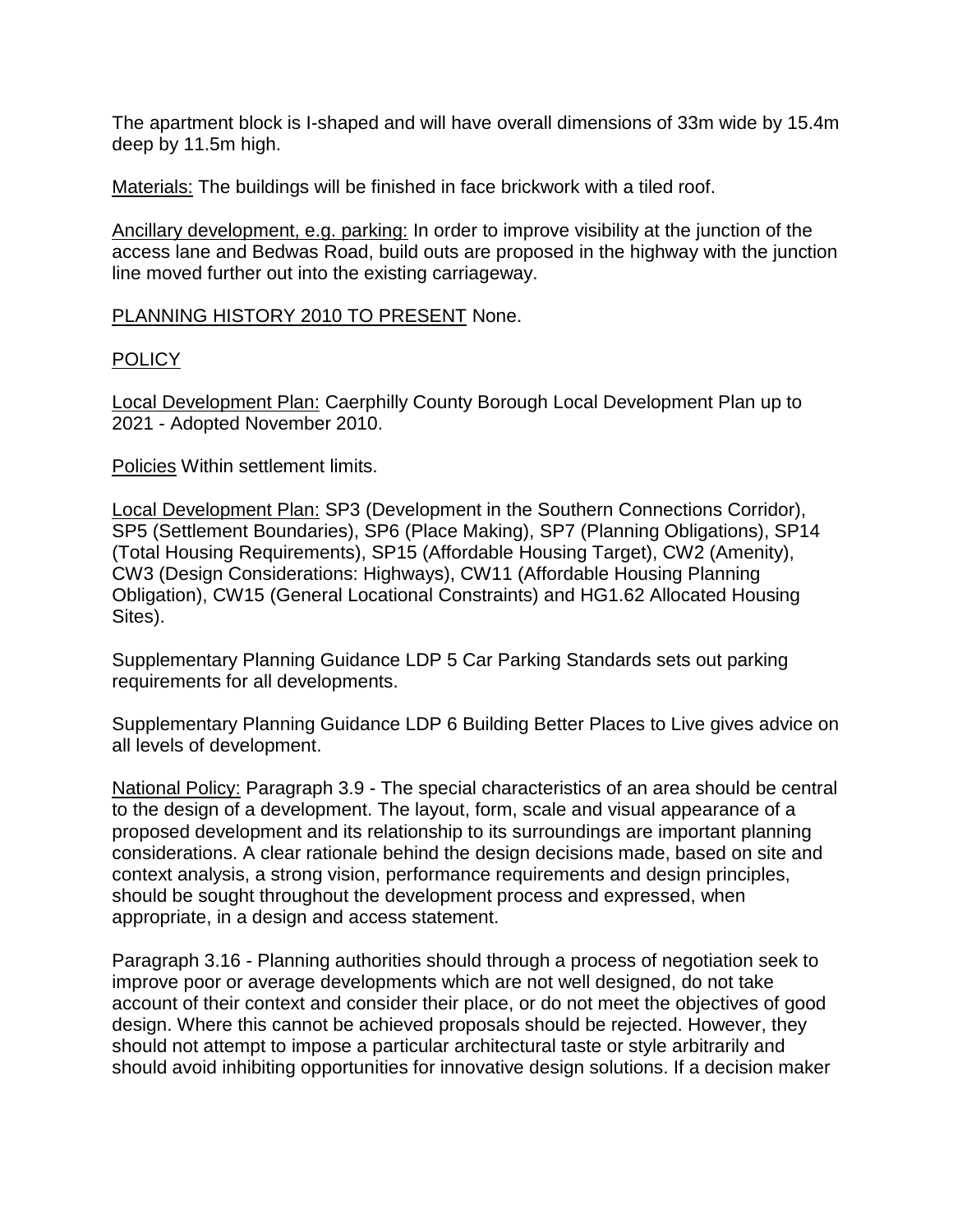considers that a planning application should not be approved because of design concerns they should ensure that these reasons are clearly articulated in their decision and justified with sufficient evidence. In the event of an appeal, in these circumstances, the Planning Inspectorate will need to examine the issues in detail and consider if the proposal meets the objectives of good design including the relationship between the site and its surroundings.

National Planning Guidance contained in Technical Advice Note 12 - Design.

Future Wales - The National Plan 2040 sets out the spatial strategy for Wales for the next 20 years and provides Policies that should be taken into account in the determination of applications at all levels.

## ENVIRONMENTAL IMPACT ASSESSMENT

Did the application have to be screened for an EIA? No.

Was an EIA required? No.

### COAL MINING LEGACY

Is the site within an area where there are mining legacy issues? The site is within a low risk area and an advisory note can be sent to the developer to advise them of this fact.

## **CONSULTATION**

Western Power Distribution - Provide advice to be conveyed to the developer.

Welsh Government - Planning Directorate - No comments received.

Senior Arboricultural Officer (Trees) - No comments received.

Ecologist - No objection subject to conditions.

Landscape Architect - CCBC - No comments received.

Caerphilly Town Council - Raise objection on access, parking and privacy grounds.

The Coal Authority - Provide advice to be conveyed to the developer.

Glamorgan-Gwent Archaeological Trust - No objection.

Natural Resources Wales - No objection subject to conditions.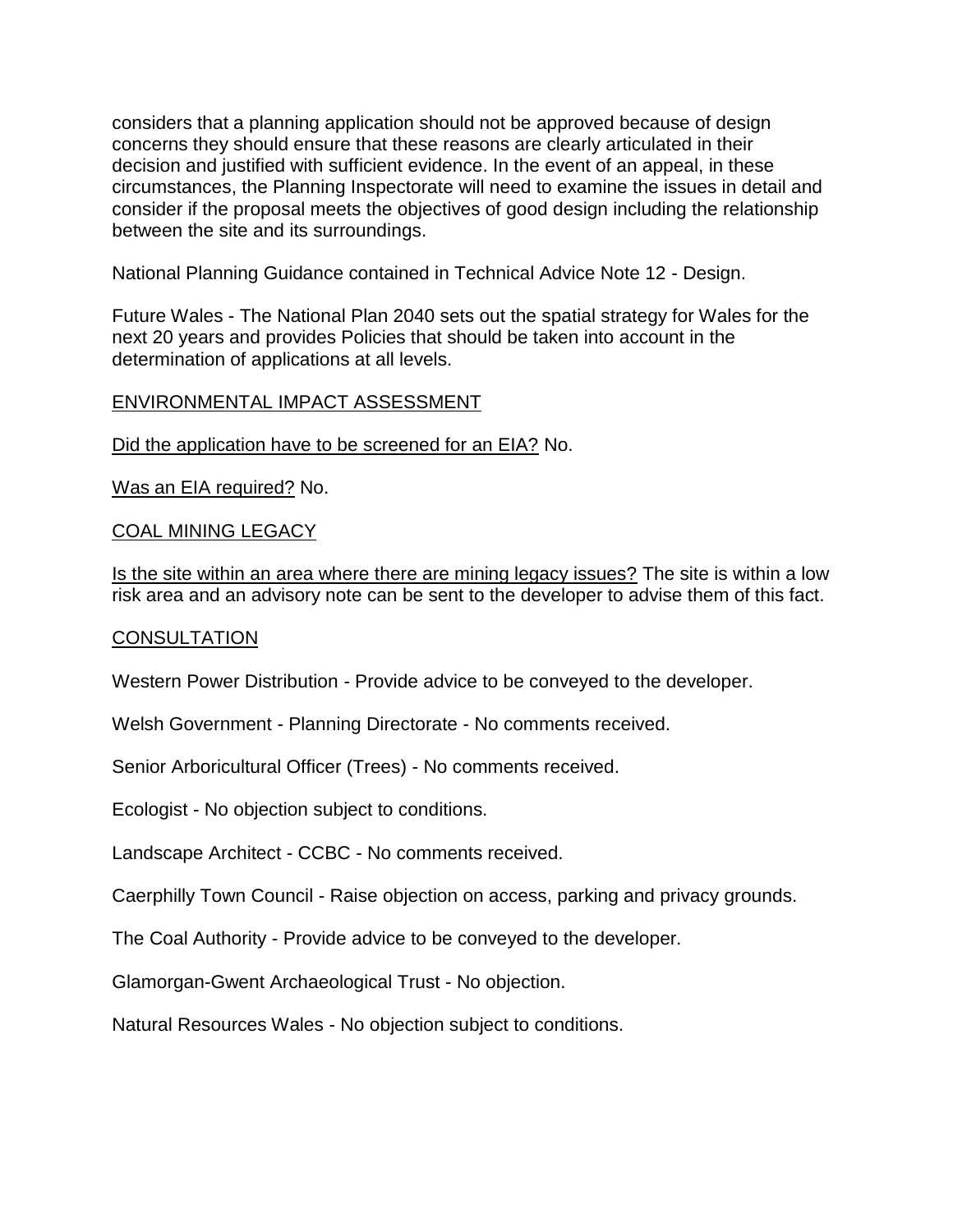Transportation Engineering Manager - CCBC - Does not support the application given that there is a shortfall of 16 car parking space when assessed against the car parking guidance.

Would not support build outs at the junction with Bedwas Road or the lack of footway serving the flats and off street parking and on this basis should planning permission be granted the Highway Authority would not seek to adopt this site.

Head Of Public Protection - CCBC - No objection subject to conditions.

CCBC - 21st Century Schools - No objection.

CCBC Housing Enabling Officer - No comments received.

Senior Engineer (Land Drainage) - No comments received.

Parks And Open Spaces - No comments received.

Head Of Public Services - Requests information in respect of refuse storage and access for refuse vehicles.

Dwr Cymru - Provide advice to be conveyed to the developer.

#### ADVERTISEMENT

Extent of advertisement: The application was advertised by means of a site notice and neighbour letters.

Response: None.

Summary of observations: None.

SECTION 17 CRIME AND DISORDER ACT

What is the likely effect of the determination of this application on the need for the Local Planning Authority to do all it reasonably can to prevent crime and disorder in its area? None.

#### EU HABITATS DIRECTIVE

Does the development affect any protected wildlife species? Based on current evidence, the proposal is unlikely to have a significant impact on biodiversity. However, Policy 9 of Future Wales - The National Plan 2040 states that action towards securing the maintenance and enhancement of biodiversity (to provide a net benefit), the resilience of ecosystems and green infrastructure assets must be demonstrated as part of development proposals through innovative, nature based approaches to site planning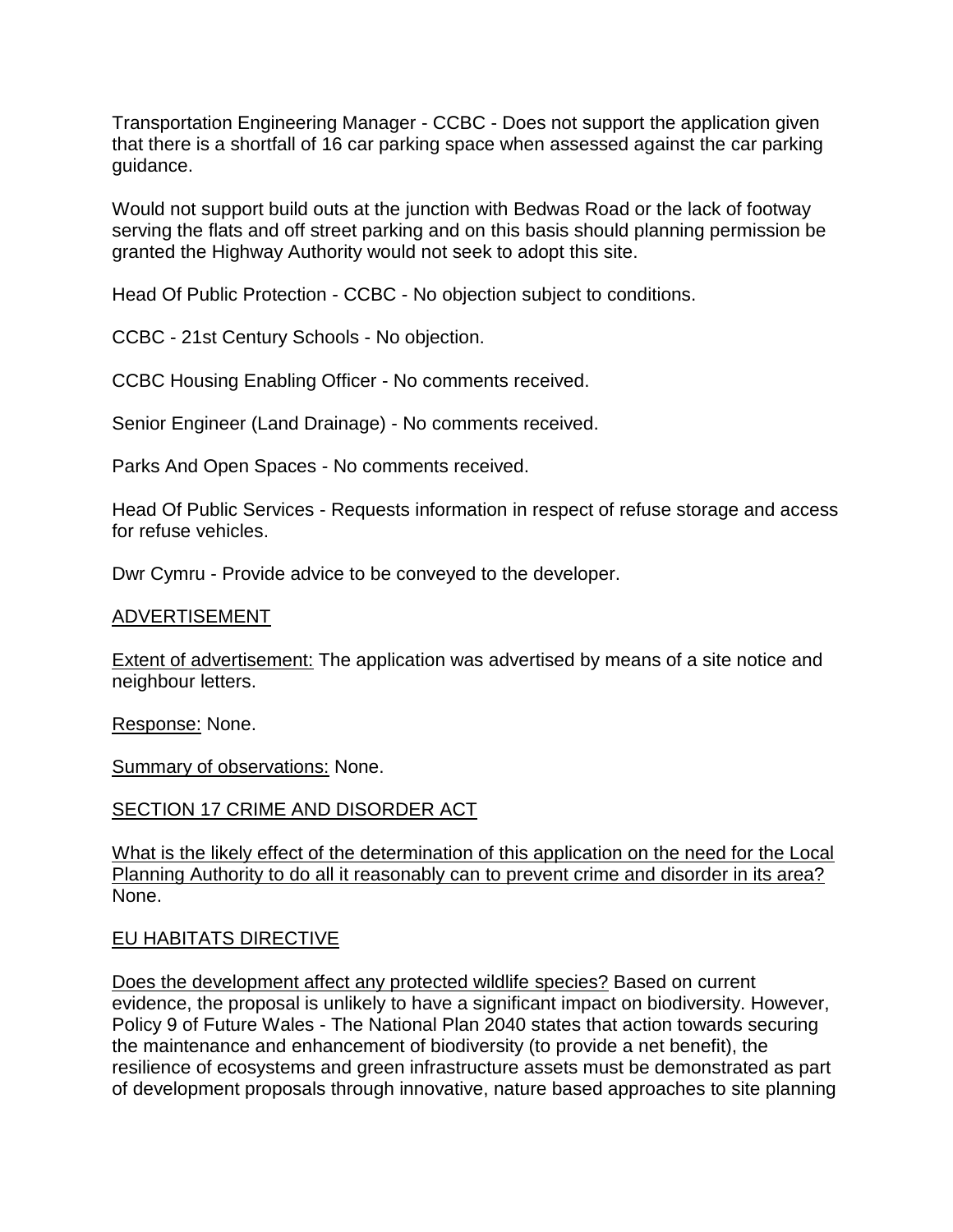and the design of the built environment. In that regard biodiversity enhancements will be sought as part of this development.

Is this development Community Infrastructure Levy liable? Yes, the site is located in the higher viability area where CIL is charged at £40 per square metre plus indexation.

## ANALYSIS

Policies: The application has been considered in accordance with national planning policy and guidance, local plan policy and supplementary planning guidance. This application seeks full planning consent for residential development in a mainly residential area within the defined settlement limits and as such the principle of the development is acceptable in accordance with Policies SP3, SP5 and CW15 of the LDP. In that regard the main points to consider in the determination of this application are whether the design of the buildings is acceptable in the context, whether there would be any unacceptable impacts on neighbouring land and whether the proposal is acceptable from a highway safety perspective.

With regard to the first issue, it is considered that the relatively modern design of the proposed dwellings would depart from the traditional character of the dwellings along Bedwas Road, which are characterised by the use of stone and slate with some later alterations to render etc. However, the area has also been subject of several more modern developments on the land to the rear of Bedwas Road, using more modern materials and design features. In that the proposed development would only be visible in glimpsed views when travelling along Bedwas Road and that it is set well back from the dwellings along that frontage it is not considered that the more modern design of the dwellings would be unacceptable from a planning perspective. Moreover, taken in their own right it is considered that the proposed buildings incorporate a good design philosophy comparing favourably with the scale and pattern of development in the area, with a complimentary pattern of materials and architectural detailing which replicate features that can be found in both the traditional and modern dwellings in the area. In that regard it is considered that the proposal has sufficient regard for the context of the local, natural, historic and built features through a high standard of design that reinforces attractive qualities of local distinctiveness and as such complies with Criterion B of Policy SP6 of the LDP.

With regard to the possible impacts of the development on neighbouring properties it is clear that whilst no objections were raised in respect of the planning application, responses provided to the PAC exercise carried out by the applicant indicate that residents in Hazel Grove feel that the apartment block is too large and that this would have an overbearing impact and cause a loss of privacy. Whilst it is accepted that the apartment block is proposed as a three storey building, it is actually only approximately 2.5m higher than the other proposed buildings on the site. The main part of the building is also 21m away from the rear elevations of the dwellings directly facing it in Hazel Grove. Whilst the projecting element to the rear would only be some 6m away from the dwelling at number 70 Hazel Grove, it would be facing the blank pine end of that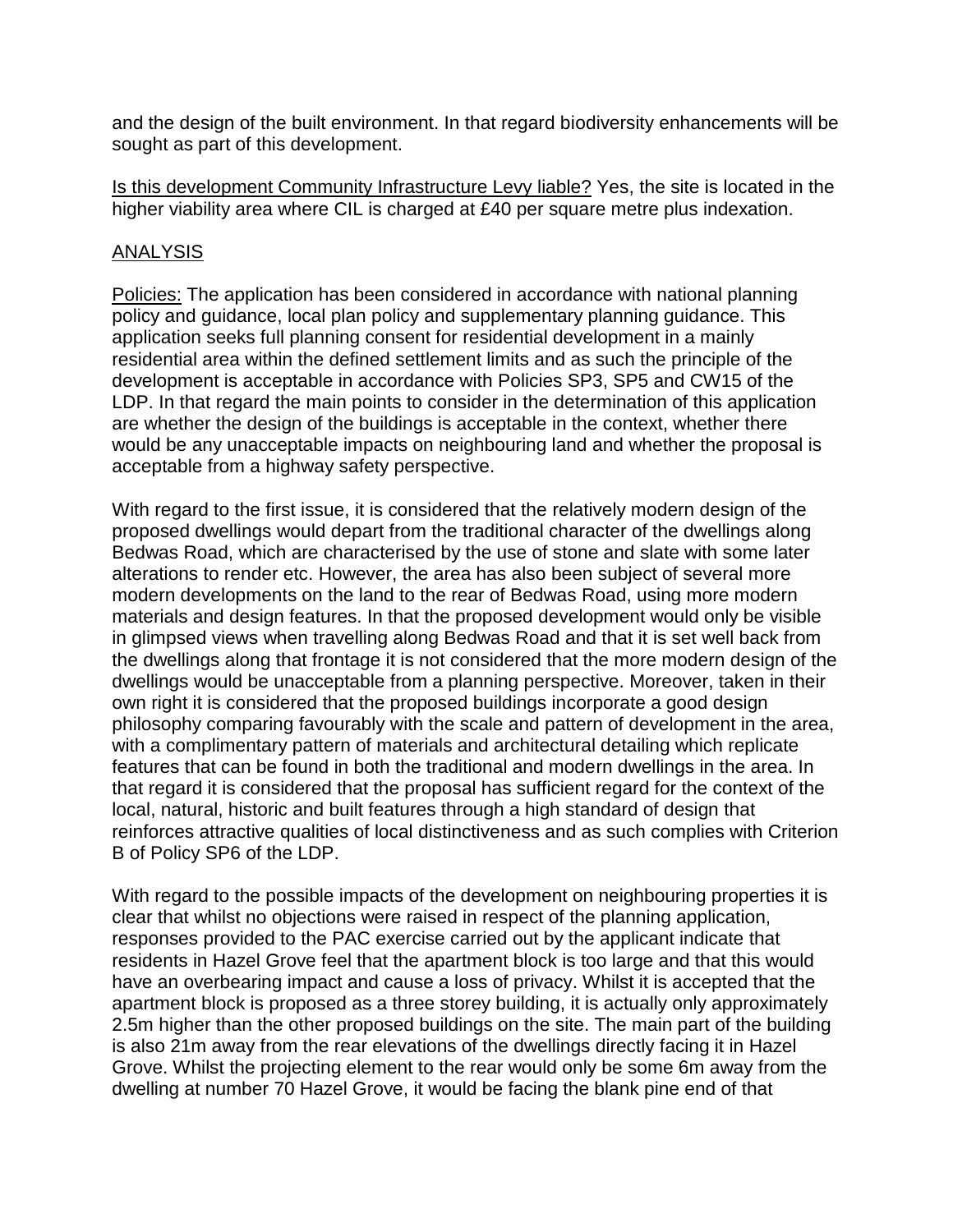dwelling and the unfenestrated rear elevation of a single storey extension to the front. In that regard it is considered that there is sufficient separation distance from the existing dwellings to the proposed buildings such that there would be no overbearing impact from the development. It should also be noted that there are no habitable room windows proposed in the elevations facing Hazel Grove and as such there would be no loss of privacy. With regard to the dwellings along Bedwas Road it should be noted that these properties have long rear gardens of approximately 18m length and this together with the rear lane in between results in sufficient distance to these properties to protect their amenity.

With regard to the privacy between the proposed dwellings it is noted that the dwellings either side of the access road have a separation distance of less than 21m but this is considered to be acceptable in a front to front scenario. However, the first floor bedroom windows of these dwellings are full height resulting in views being possible directly into these rooms. In order to protect the privacy of future occupiers it is considered that the bottom portion of these windows need to be obscurely glazed or in solid panels and as such a condition would be attached to any consent granted requiring the submission of details. In respect of the above issues it is considered that the proposal would not have a detrimental impact on the amenity of the area and as such the proposal complies with Policy CW2 of the LDP.

In respect of highway safety matters it is noted that the Transportation Engineering Services Manager does not support the application on the basis that the proposed development fails to provide adequate off street parking to serve the proposed dwellings. It is also considered that the internal layout of the development is such that the Local Highway Authority would not want to adopt it for future maintenance.

With regard to the first matter it is accepted that the proposal does not comply with the guidance contained in Supplementary Planning Guidance LDP 5 - Car Parking Standards in that the site is not categorised as being in a sustainable location having regard to the criteria set out within that document and as such the parking provision is short of the level required in the guidance. However, from a planning perspective, it is considered that the site is sustainably located. The entrance to the application site is located some 600m from the front of the Morrison's supermarket at Castle Court to the west and 1km away from the front of the Tesco supermarket at Gallagher Retail Park to the east. It should also be noted that Castle Court Shopping Centre also forms part of the retail core of Caerphilly with all of the services available therein. Immediately outside the entrance to the site is a small convenience store which could serve the immediate needs of future occupiers of the development. It should also be noted that immediately adjacent to the junction are bus stops that provide regular services to both of the above mentioned retail centres. On the basis that the site is well related to existing retail provision and the town centre, which are in walking distance for pedestrians, and is well served by public transport it is considered that a reduction in car parking provision can be justified in this instance.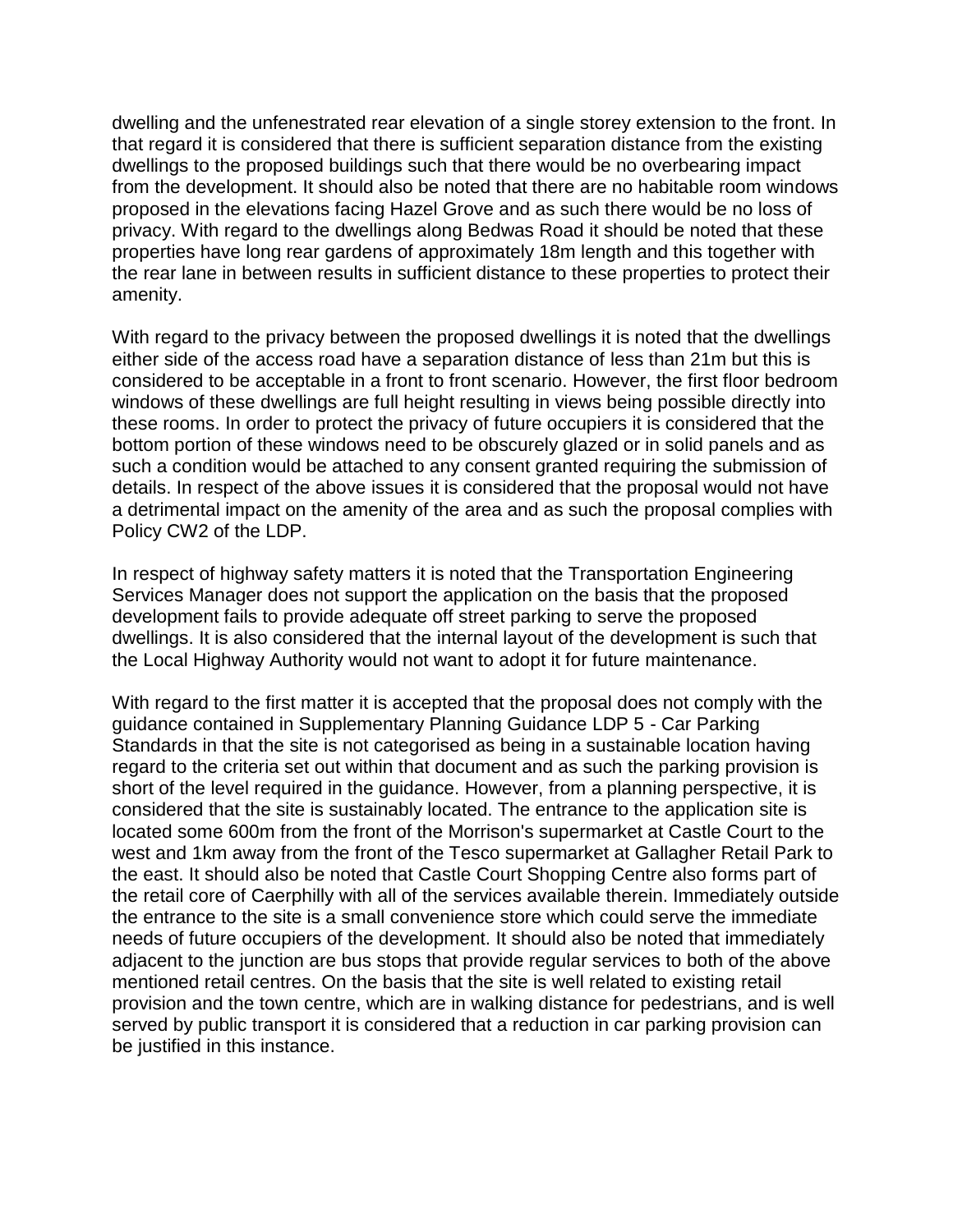Moreover, lower parking levels within development is supported by National Planning Guidance. Paragraph 4.1.9 of Planning Policy Wales states:-

The Welsh Government is committed to reducing reliance on the private car and supporting a modal shift to walking, cycling and public transport. Delivering this objective will make an important contribution to decarbonisation, improving air quality, increasing physical activity, improving the health of the nation and realising the goals of the Well-being of Future Generations Act. 4.1.10 The planning system has a key role to play in reducing the need to travel, particularly by private car, and supporting sustainable transport, by facilitating developments which:

are sited in the right locations, where they can be easily accessed by sustainable modes of travel and without the need for a car;

are designed in a way which integrates them with existing land uses and neighbourhoods; and

make it possible for all short journeys within and beyond the development to be easily made by walking and cycling.

Paragraphs 4.1.50 - 4.1.52 also state:-

4.1.50 A design-led approach to the provision of car parking should be taken, which ensures an appropriate level of car parking is integrated in a way which does not dominate the development. Parking provision should be informed by the local context, including public transport accessibility, urban design principles and the objective of reducing reliance on the private car and supporting a modal shift to walking, cycling and public transport. Planning authorities must support schemes which keep parking levels down, especially off-street parking, when well designed. The needs of disabled people must be recognised and adequate parking provided for them.

4.1.51 Planning authorities must require good standards of car parking design, which do not allow vehicles to dominate the street or inconvenience people walking and cycling. This includes preventing pavement parking through the design of the street. Car parking should be overlooked by surrounding properties to provide natural surveillance.

4.1.52 Local authorities should develop an integrated strategy on parking to support the overall transport and locational policies of the development plan. Local authorities should consider parking issues on a joint basis with neighbouring authorities. They should jointly establish maximum levels of parking for broad classes of development, together with a threshold size of development above which such levels will apply. These maximum standards should be set in collaboration with interested organisations. Local authorities will need to ensure that their parking standards reflect local transport provision, are adopted by individual authorities as supplementary planning guidance, and are kept under review. Parking standards should be applied flexibly and allow for the provision of lower levels of parking and the creation of high quality places.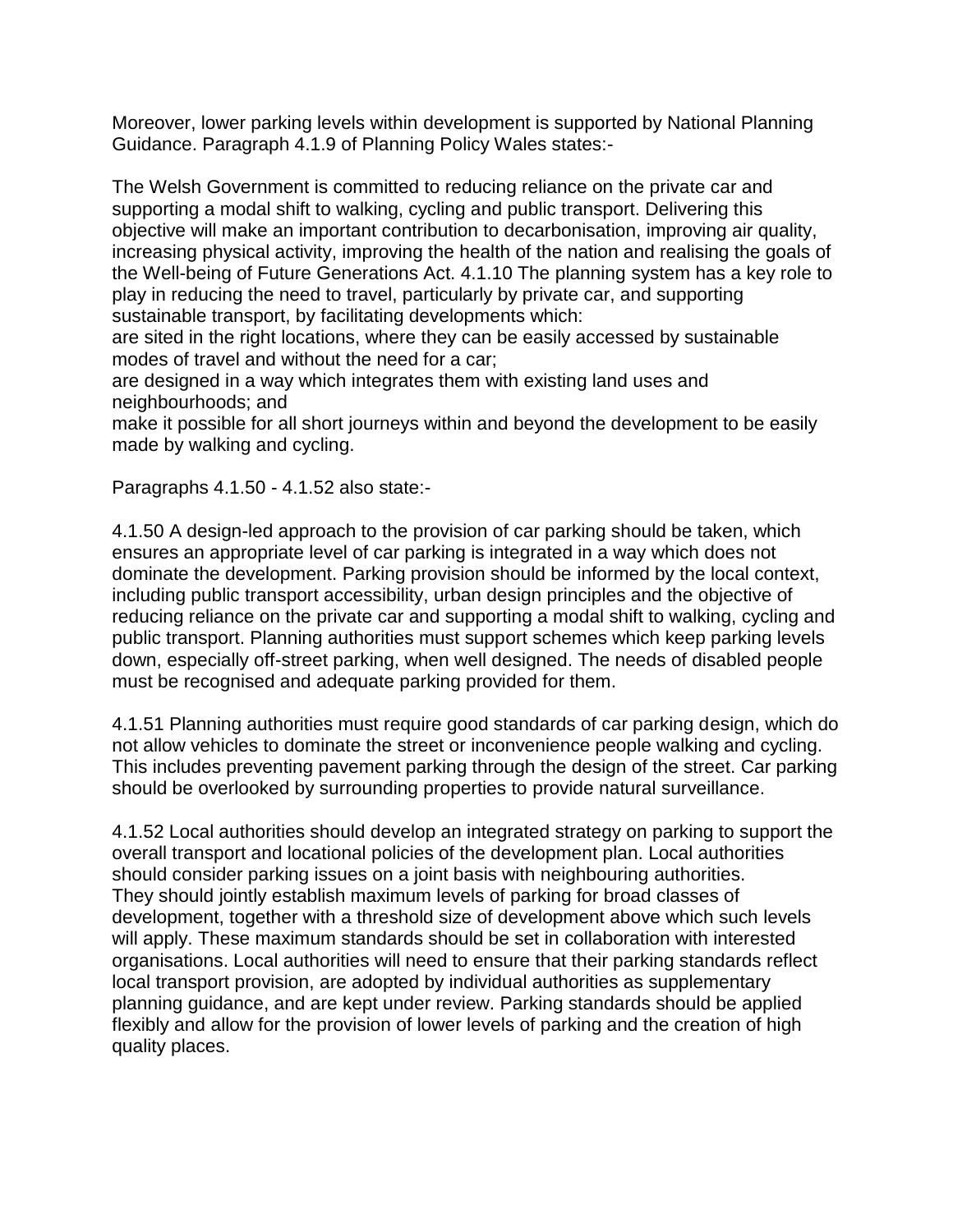In this instance the applicant has argued that the development is sustainably located and as such should benefit from the reduction in parking levels set out in the SPG which would result in a reduction of one parking spaces per dwelling such that two spaces would be provided for three bedroom dwellings and so on. Given the above considerations and the national guidance which points towards reduced levels of parking within developments and a push towards the use of modes of transport other than the private motor vehicle, it is considered that the levels of parking provided as part of this development are acceptable in planning terms.

In terms of the internal layout of the site it is considered that it would be a matter of preference for the developer to decide whether they wish to proceed with the development without the option of adoption by the Local Highway Authority. Moreover, Paragraphs 4.1.19 - 4.1.24 of Planning Policy Wales provide the following advice:-

4.1.19 Well-designed, people orientated streets are fundamental to creating sustainable places and increasing walking, cycling and use of public transport. New development should improve the quality of place and create safe, social, attractive streets where people want to walk, cycle and enjoy, and children can play. To make streets safer and more attractive places for people, the Welsh Government is making 20 mph the new default speed limit for most streets and taking measures to prevent pavement parking.

4.1.20 The design and layout of streets must give a high priority to their role as public spaces and meeting the needs of pedestrians, cyclists and public transport users, reflecting the principles of the sustainable transport hierarchy. To create streets that are social places, the public realm needs to be safe and attractive and the street designed for low speeds of 20 mph or less.

4.1.21 Well integrated green infrastructure, such as SUDS, street trees and verges, not only create a pleasant environment but can also achieve a range of other benefits, including pollutant filtering, urban cooling, water management and habitat creation. Such features should be included as part of a well-designed street layout.

4.1.22 The Welsh Government policy, Manual for Streets and its companion guide Manual for Streets 221, requires that street design should not follow the conventional engineering-led approach. The design of new or enhanced streets should respond to urban design principles, including those in Manual for Streets and the Active Travel Design Guidance22, and not adhere to rigid standards. Design Bulletin 32: Residential Roads and Footpaths has been superseded by Manual for Streets.

4.1.23 Planning authorities must ensure the design of streets contributes to the creation of high-quality places, which will require a multi-disciplinary approach, and should challenge development proposals with standardised, prescriptive, engineeringfocussed, risk-adverse street designs.

4.1.24 In residential areas, Home Zones are a way in which streets can be designed to slow vehicular traffic speeds down and give priority to people over motorised uses.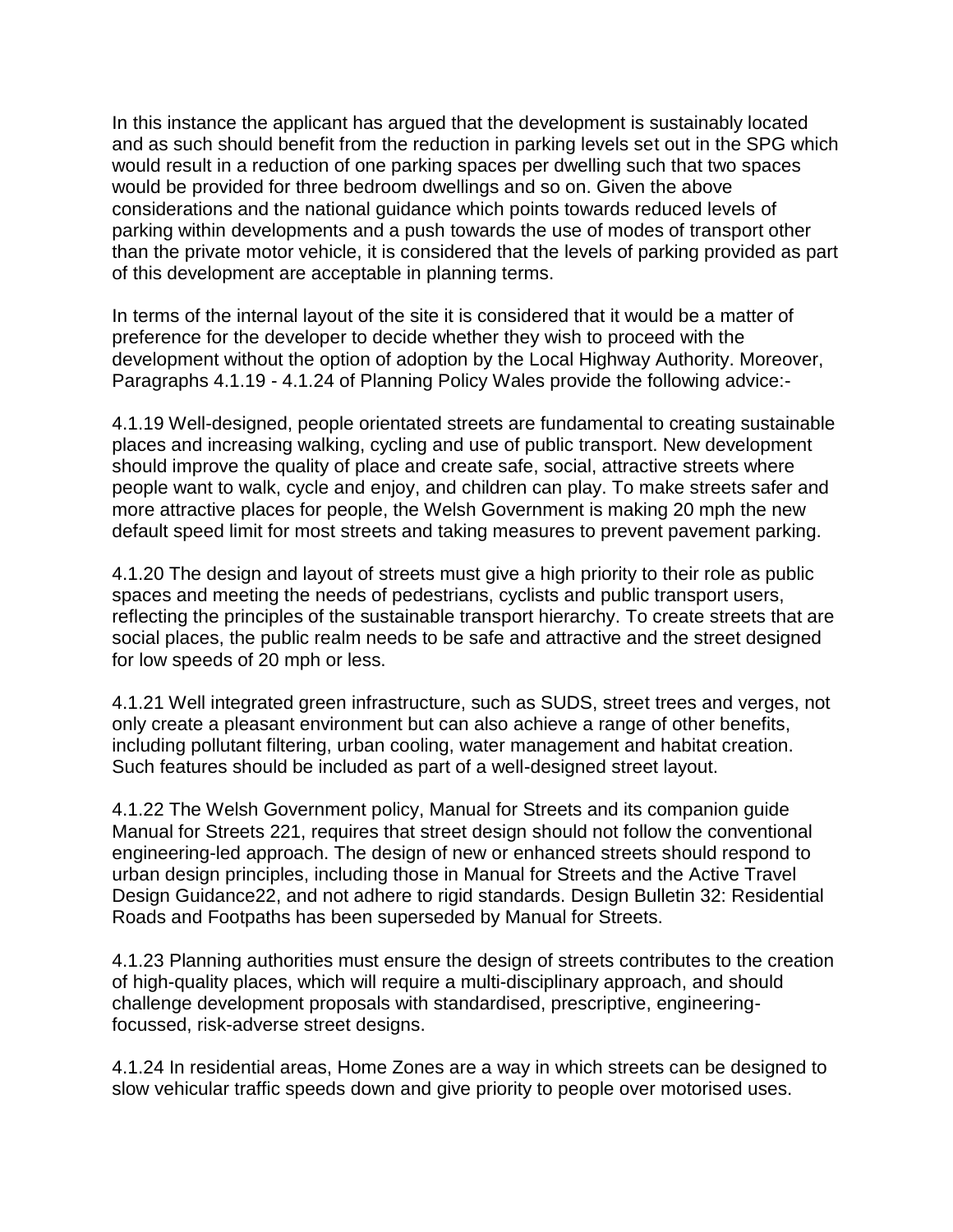Local authorities should consider using powers available under the Transport Act 2000 to designate Home Zones.

It should also be noted in this instance that a condition can be attached to any consent granted requiring the provision of cycle parking in order to assist with sustainable modes of transport.

In that regard it is considered that the design of the internal layout of the site responds to the above guidance and creates a design that is not dominated by the car and creates sense of place that does not follow the traditional engineering led approach to highway layout but instead gives priority to the individual over the car. In light of the above considerations it is considered that the proposal is acceptable in highway safety terms and complies with Policy CW3 of the LDP.

Policy CW11 of the LDP requires the provision of affordable housing on all sites of 5 dwellings or more or with a site area exceeding 0.15 hectares. The Policy also sets targets for the provision of 40% of the units on a site to be affordable in the Caerphilly Basin Area. In that this development proposes 100% of the units to be affordable and as this can be secured by a legal agreement under Section 106 of the Town and Country Planning Act 1990 it is considered that the proposal complies with this Policy. However, it should be noted that as the policy only requires a maximum of 40% of the units to be affordable it will only be possible to require this amount through any legal agreement.

A small portion of the south west corner of the application site is located within Zone C2 as defined in the Development Advice Maps attached to TAN15; Flooding and Development and as such is susceptible to flooding in extreme events. However, the application is supported by a Flood Consequences Assessment that considers the impacts of flooding associated with the development. This assessment has been reviewed by Natural Resources Wales and they have confirmed that the risks of flooding are acceptable in this instance and as such the proposal complies with the advice contained in TAN15.

Comments from Consultees: The concerns of Caerphilly Town Council are addressed above.

## Comments from public: None.

Other material considerations: The duty to improve the economic, social, environmental and cultural well-being of Wales, has been considered in accordance with the sustainable development principle, under section 3 of the Well-Being of Future Generations (Wales) Act 2015. In reaching the recommendation below, the ways of working set out at section 5 of that Act have been taken into account, and it is considered that the recommendation is consistent with the sustainable development principle as required by section 8 of that Act.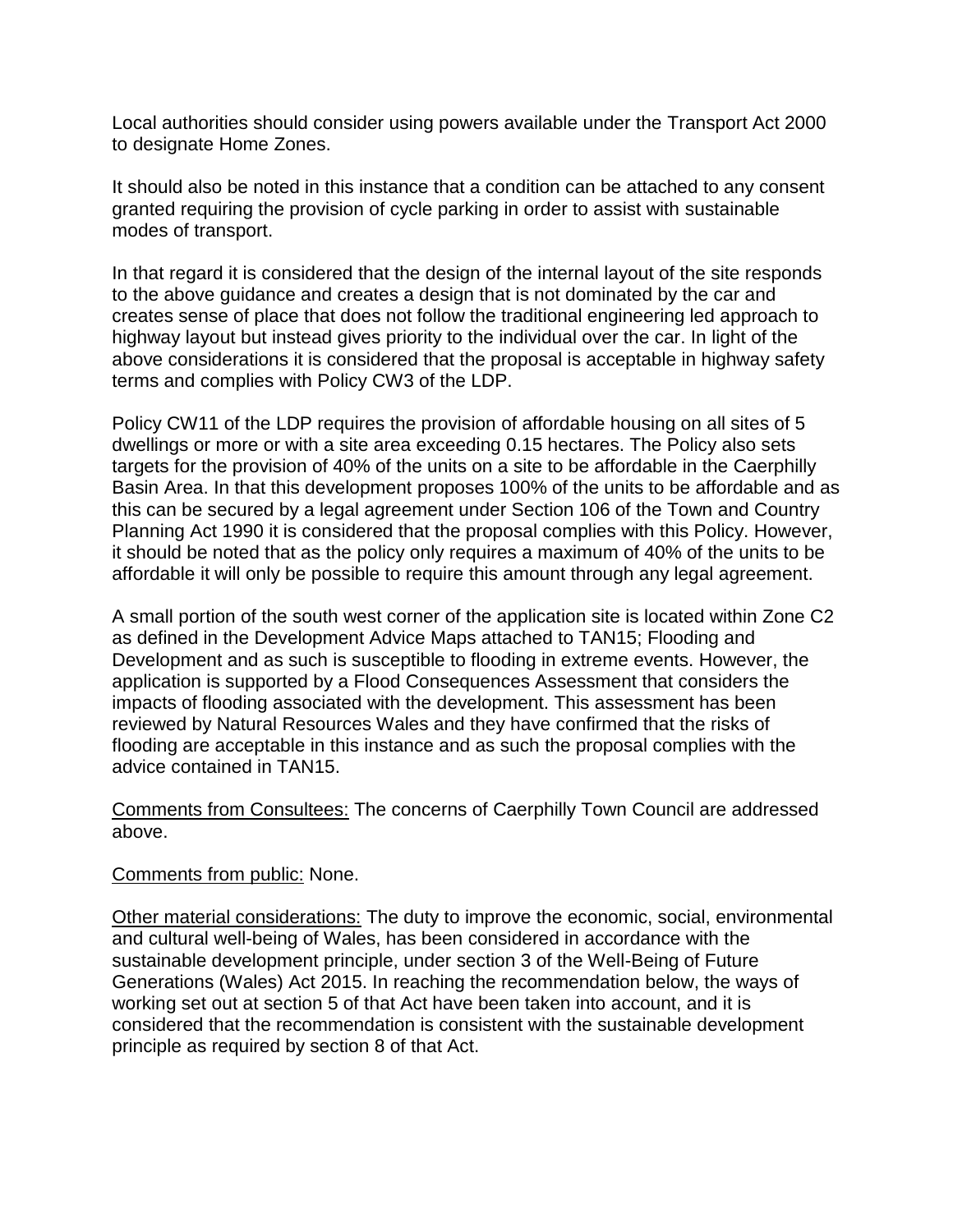Future Wales - The National Plan 2040 was published on 24 February 2021 and forms part of the statutory development plan for the county borough. In addition to this Planning Policy Wales (PPW) has been amended to take account of Future Wales and PPW Edition 11 has also been published on 24th February 2021. In reaching the conclusion below full account has been taken of both Future Wales and PPW Edition 11 and where they are particularly pertinent to the consideration of the proposals they have been considered as part of the officer's report. It is considered that the recommendation(s) in respect of the proposals is (are) in conformity with both Future Wales and PPW Edition 11.

It is therefore recommended that the application be deferred to allow for the completion of a Section 106 Agreement which will secure the following:-

A. Provision of 40% of the total number of units on the site as affordable units.

If the Section 106 Obligation is not completed within 3 months of the foregoing resolution then delegated powers be given to the Head of Regeneration and Planning to exercise discretion to refuse the application on the grounds of non-compliance with Policies CW3 and CW11 of the Caerphilly County Borough Local Development Plan which require that development has regard for the safe, effective and efficient operation of the transportation network and provides an adequate level of affordable housing respectively.

This permission is subject to the following condition(s)

- 01) The development hereby permitted shall be begun before the expiration of five years from the date of this permission. REASON: To comply with the provisions of Section 91 of the Town and Country Planning Act 1990.
- 02) The development shall be carried out in accordance with the following approved plans and documents: AL(00)01 Rev A, AL(00)20, AL(00)21, AL(00)23, AL(00)24, AL(00)26, AL(00)31, AL(00)32, AL(00)35, AL(00)36, AL(00)37, AL(00)20, AL(00)38, AL(90)10 Rev J, 02 Rev B, 21002.OS.103.01, P0503, The Rhos - Flood Consequences Assessment by JBA Consulting Ltd dated December 2020, Geotechnical and Geoenvironmental Report: Proposed Residential Development Land to the Rear Of 184-202 Bedwas Road, Caerphilly, CF83 3AU by Terrafirma Ltd dated September 2020, Preliminary Ecological Assessment & Bat Survey by Eco Logical Services Ltd dated 27th April 2021, Transport Statement Rev C by Lime Transport dated 14th August 2021 and Tree Survey by Treescene dated 1st February 2021. REASON: To ensure that the development is carried out only as approved by the Local Planning Authority.
- 03) Prior to the commencement of the development a scheme shall be submitted to and agreed in writing by the Local Planning Authority to deal with the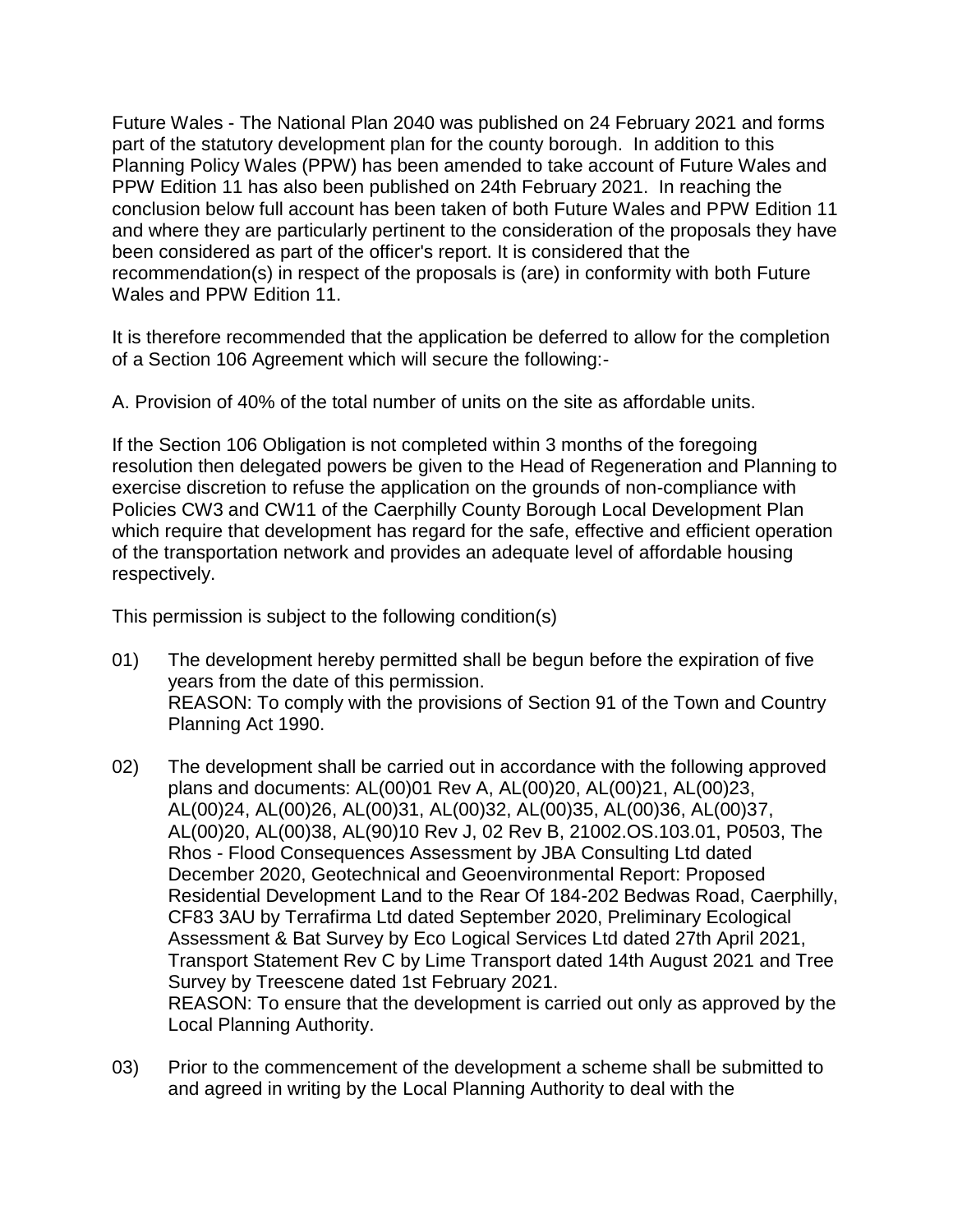contamination of the site. That scheme shall include a ground investigation and a risk assessment to identify the extent of the contamination and the measures to be taken to avoid risk to the occupants of the development when the site is developed. The development shall be carried out in accordance with the approved scheme.

REASON: In the interests of public health.

04) Before any soils or hardcore that do not fall within the green category set out in Table 2 of the WLGA document 'Requirements for the Chemical Testing of Imported Materials for Various End Uses and Validation of Cover Systems 2013' are brought on to site, a scheme for their importation and testing for contamination shall be submitted to and agreed in writing with the Local Planning Authority. The development shall thereafter be carried out in accordance with the approved scheme.

REASON: In the interests of public health and in accordance with Policy CW2 of the Caerphilly County Borough Local Development Plan up to 2021.

- 05) No building approved by this permission shall be occupied or approved uses commence until a report has been submitted to and approved in writing by the Local Planning Authority which verifies that the required works have been undertaken in accordance with the remediation strategy. REASON: To protect public health and in accordance with Policy CW2 of the Caerphilly County Borough Local Development Plan up to 2021.
- 06) Prior to the commencement of the development a Working Method Statement to control the environmental effects of the demolition and construction work shall be submitted to and agreed in writing by the Local Planning Authority. The scheme shall include:

(i) control of noise,

- (ii) control of dust, smell and other effluvia,
- (iii) control of surface water run off,
- (iv) site security arrangements including hoardings,

(v) proposed method of piling for foundations,

(vi) construction and demolition working hours,

(vii) hours during the construction and demolition phase, when delivery vehicles or vehicles taking materials are allowed to enter or leave the site.

The development shall be carried out in accordance with the approved scheme or as may otherwise be agreed in writing by the Local Planning Authority. REASON: In the interests of the amenity of the area in accordance with policy CW2 of the adopted Caerphilly County Borough Local Development Plan up to 2021.

07) Prior to the commencement of the construction of any of the proposed buildings on the site, an Air Quality Management Assessment shall be carried to assess the impact of the development on the Caerphilly Air Quality Management Area. The assessment should identify any mitigation measures required to make the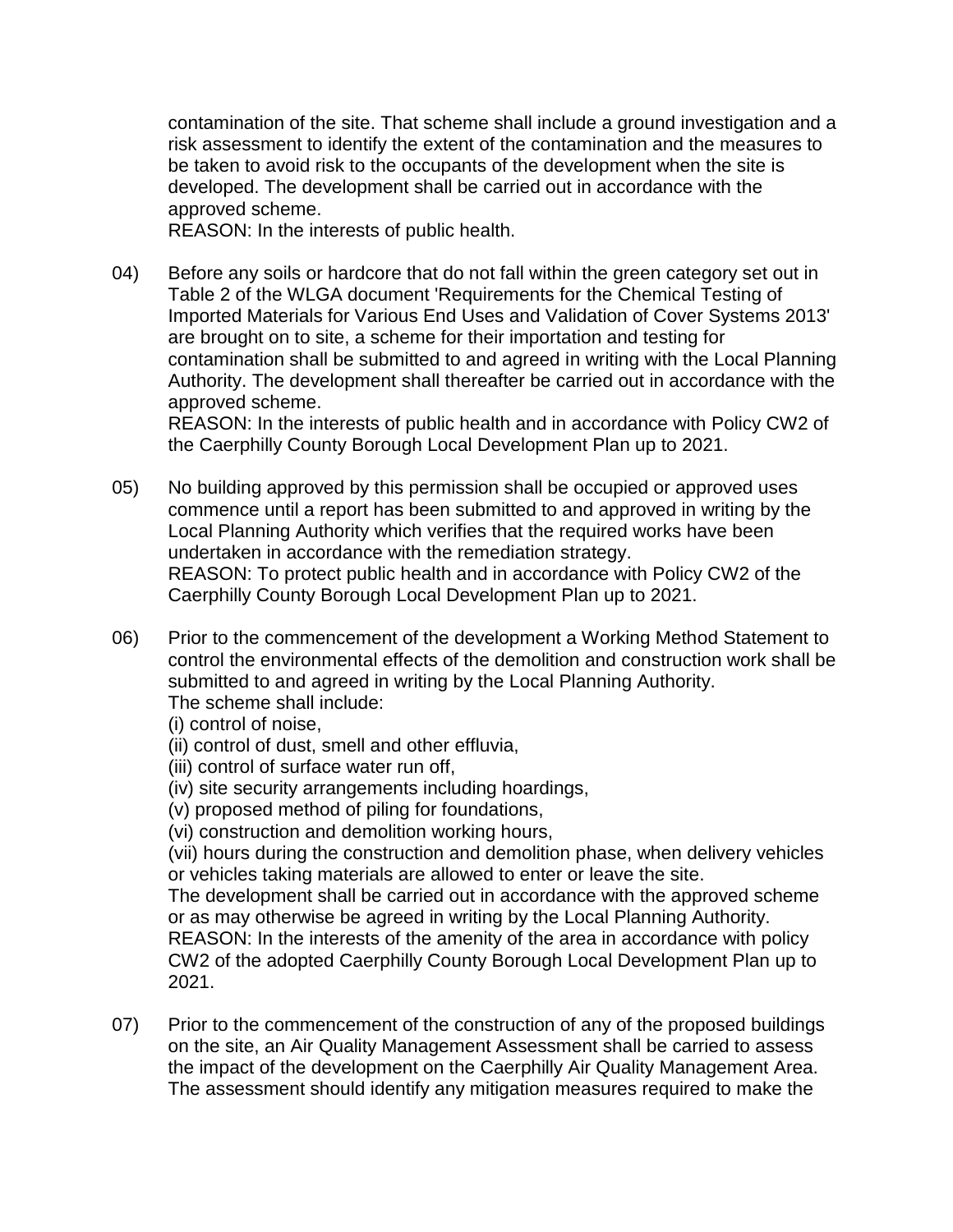development acceptable and those measures shall be carried out prior to the occupation of any dwellings on the site.

REASON: In order to ensure that the development does not have any detrimental impact on the health of members of the public and in order to ensure compliance with Policy CW2 of the Caerphilly County Borough Local Development Plan up to 2021 - Adopted November 2010.

08) Prior to the commencement of the development, a long-term monitoring plan for groundwater quality and land contamination shall be submitted and approved in writing by the Local Planning Authority.

The long-term monitoring plan should include:

Details of the methods and triggers for action to be undertaken, Timescales for the long-term monitoring and curtailment mechanisms (e.g. a scheme of monitoring for 3 years unless the monitoring reports indicate that subsequent monitoring is or is not required),

Timescales for submission of monitoring reports to the LPA (e.g. annually), Details of any necessary contingency and remedial actions and timescales for actions. Details confirming that the contingency and remedial actions have been carried out,

The monitoring plan shall be carried out in accordance with the approved details and within the agreed timescales.

REASON: In order to protect the water environment and in order to ensure compliance with Policy CW5 of the Caerphilly County Borough Local Development Plan up to 2021 - Adopted November 2010.

- 09) If, during development, contamination not previously identified is found to be present at the site then no further development, unless otherwise agreed in writing with the Local Planning Authority, shall be carried out until a remediation strategy detailing how this unsuspected contamination shall be dealt with has been submitted to and approved in writing by the Local Planning Authority. The remediation strategy shall be carried out as approved. REASON: In the interests of public health.
- 10) No development shall commence until details of piling or any other foundation designs using penetrative methods sufficient to demonstrate that there is no unacceptable risk to groundwater have been submitted to and approved in writing by the Local Planning Authority. The piling/foundation designs shall be implemented in accordance with the approved details. REASON: In the interests of public health.
- 11) Prior to the commencement of development, a Biodiversity Strategy shall be submitted to, and approved in writing by the Local Planning Authority. The strategy shall include, but not be exclusively limited to: Working methodologies including timing/phasing, wildlife friendly drainage, Underpasses, provision of bird nesting boxes, Dark vegetated flight corridors around the periphery of the site, no net loss of hedgerow, retention of trees and water bodies, buffer to water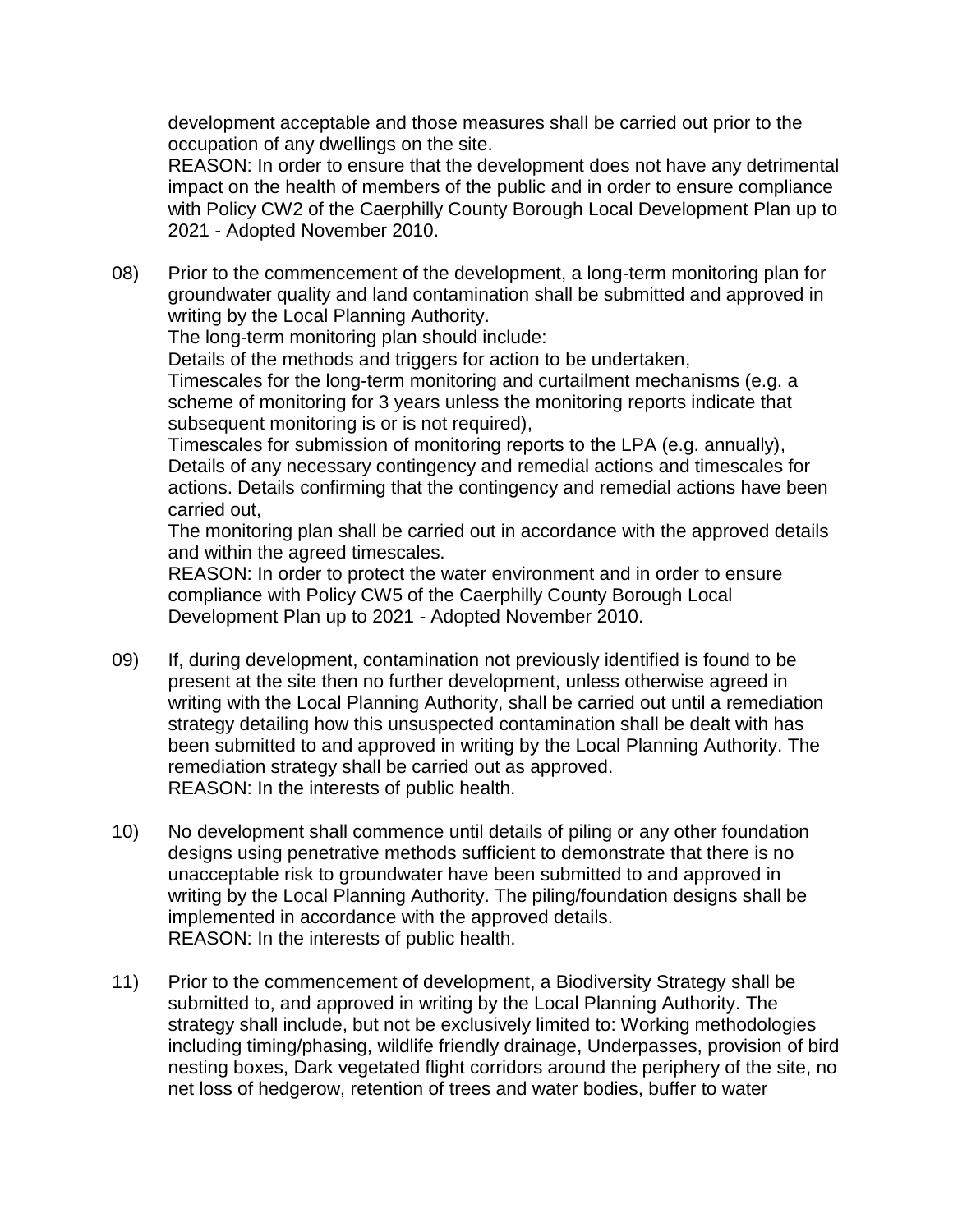courses, 100mm gaps under all fences, use of native species in the planting scheme and a biodiverse species planting mix for amenity/roadside grassed areas. The strategy shall be implemented as agreed.

REASON: To secure mitigation, compensation and enhancement measures for biodiversity on site, in accordance with Part 1 Section 6 of the Environment (Wales) Act 2016, Planning Policy Wales (February 2021) and Tan 5 Nature Conservation and Planning (2009).

12) Prior to the construction of the external surfaces of the development hereby approved details of the materials to be used shall be submitted to and approved in writing by the Local Planning Authority. The development shall be carried out in accordance with the approved details. REASON: In the interests of the visual amenity of the area in accordance with policy CW2 of the adopted Caerphilly County Borough Local Development Plan

up to 2021.

- 13) The development hereby approved shall not be occupied until the means of vehicular access has been constructed in accordance with the approved plans. REASON: In the interests of highway safety in accordance with policy CW3 of the adopted Caerphilly County Borough Local Development Plan up to 2021.
- 14) The development shall not be occupied until the area indicated for the parking of vehicles has been laid out in accordance with the submitted plans and that area shall not thereafter be used for any purpose other than the parking of vehicles. REASON: In the interests of highway safety in accordance with policy CW3 of the adopted Caerphilly County Borough Local Development Plan up to 2021.
- 15) Prior to the commencement of work on site, a travel plan shall be submitted to and approved in writing by the Local Planning Authority and thereafter implemented in accordance with any timescales contained therein. REASON: To encourage the use of a variety of transport options in accordance with policy CW3 of the adopted Caerphilly County Borough Local Development Plan up to 2021.
- 16) Prior to the occupation of the dwelling(s) hereby approved all hard surfacing within the curtilage(s) shall have been:

1) constructed in porous or permeable materials, or

2) provided with drainage to direct run-off water from the hard surface to a porous or permeable area or surface within the curtilage of the dwellinghouse, and

3) where a surface is to be used as a parking area or drive it shall not be constructed in loose materials,

and thereafter those areas shall be permanently maintained so as to comply with requirements 1), 2) and 3) of this condition.